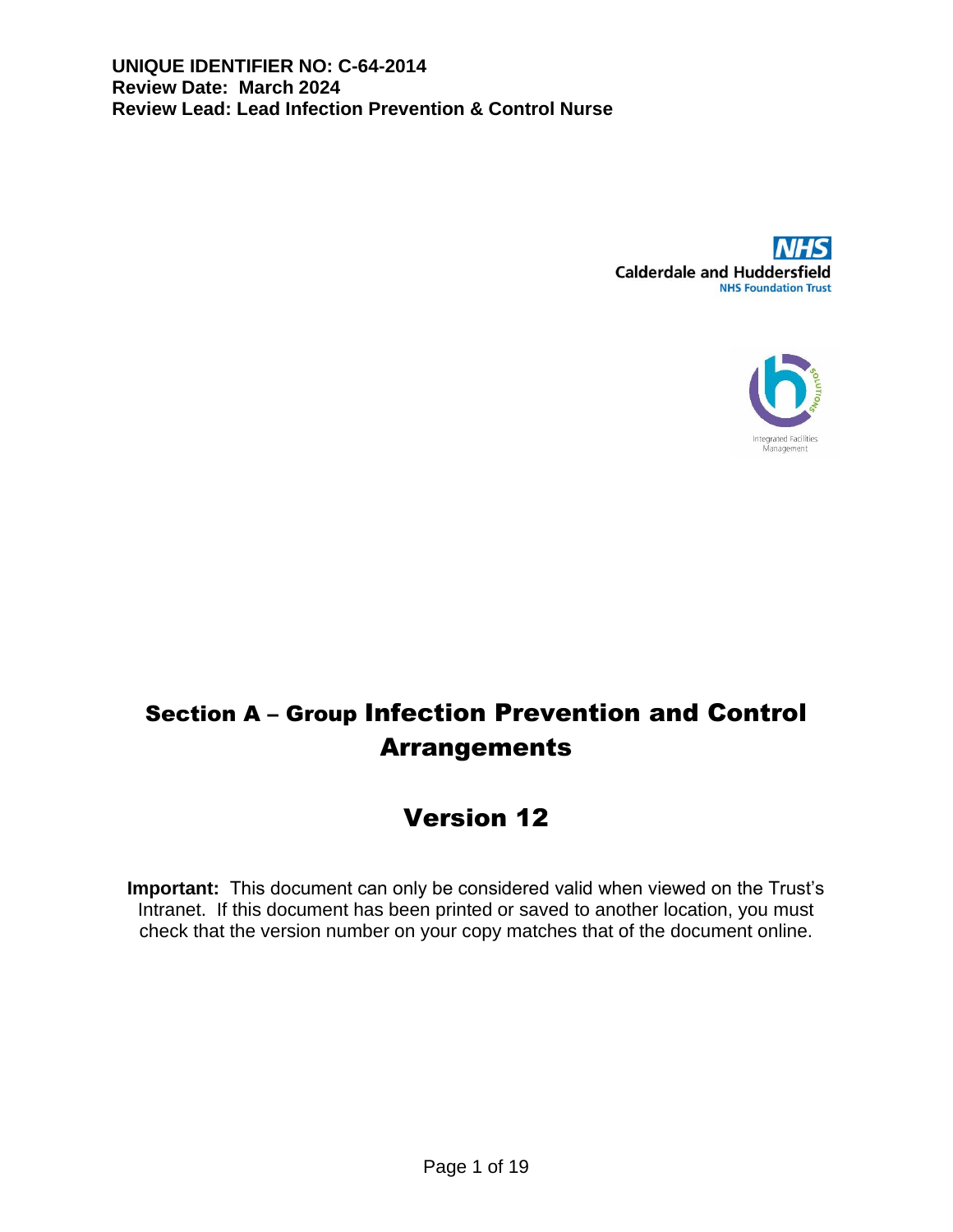| <b>Document Summary Table</b>             |                                                                                                |                                                                     |                                                             |             |  |  |
|-------------------------------------------|------------------------------------------------------------------------------------------------|---------------------------------------------------------------------|-------------------------------------------------------------|-------------|--|--|
| <b>Unique Identifier Number</b>           |                                                                                                | C-64-2002                                                           |                                                             |             |  |  |
| <b>Status</b>                             |                                                                                                | Ratified                                                            |                                                             |             |  |  |
| <b>Version</b>                            |                                                                                                | 12                                                                  |                                                             |             |  |  |
| <b>Implementation Date</b>                |                                                                                                | <b>June 2002</b>                                                    |                                                             |             |  |  |
| <b>Current/Last Review</b>                |                                                                                                | October 2010, October 2012, December 2014, December                 |                                                             |             |  |  |
| <b>Dates</b>                              |                                                                                                | 2015, January 2018, January 2019, March 2021                        |                                                             |             |  |  |
| <b>Next Formal Review</b>                 |                                                                                                | <b>March 2024</b>                                                   |                                                             |             |  |  |
| <b>Sponsor</b>                            |                                                                                                | <b>Medical Director</b>                                             |                                                             |             |  |  |
| <b>Author</b>                             |                                                                                                | Lead Infection Prevention & Control Nurse                           |                                                             |             |  |  |
| <b>Where available</b>                    |                                                                                                | <b>Trust Intranet</b>                                               |                                                             |             |  |  |
| <b>Target audience</b>                    |                                                                                                | <b>All Staff</b>                                                    |                                                             |             |  |  |
| <b>Ratifying Committee</b>                |                                                                                                |                                                                     |                                                             |             |  |  |
| <b>Executive Board</b>                    |                                                                                                |                                                                     |                                                             | 27 May 2021 |  |  |
| <b>Consultation Committee</b>             |                                                                                                |                                                                     |                                                             |             |  |  |
| <b>Committee Name</b>                     |                                                                                                |                                                                     | <b>Committee Chair</b>                                      | <b>Date</b> |  |  |
| <b>Infection Prevention &amp; Control</b> |                                                                                                |                                                                     | Consultant                                                  | April 2021  |  |  |
| Committee                                 |                                                                                                |                                                                     | Microbiologist / Infection                                  |             |  |  |
|                                           |                                                                                                |                                                                     | <b>Prevention &amp; Control</b>                             |             |  |  |
|                                           |                                                                                                |                                                                     | Doctor                                                      |             |  |  |
| <b>Other Stakeholders Consulted</b>       |                                                                                                |                                                                     |                                                             |             |  |  |
|                                           |                                                                                                |                                                                     | All members of Infection Prevention and Control Committee   |             |  |  |
|                                           |                                                                                                |                                                                     | Does this document map to other Regulator requirements?     |             |  |  |
| Regulator details                         |                                                                                                |                                                                     | Regulator standards/numbers etc                             |             |  |  |
|                                           |                                                                                                |                                                                     |                                                             |             |  |  |
| <b>Document Version Control</b>           |                                                                                                |                                                                     |                                                             |             |  |  |
| Version 12                                | The policy has had a general review and staff updated.                                         |                                                                     |                                                             |             |  |  |
| Version 11                                |                                                                                                |                                                                     | The policy has had a general review and the IPCT governance |             |  |  |
|                                           | arrangements have been updated.<br>The policy has had a general review and IPCT staff updated. |                                                                     |                                                             |             |  |  |
| Version 10                                |                                                                                                |                                                                     |                                                             |             |  |  |
| Version 9                                 |                                                                                                | This policy has been reviewed. The IC Performance Board meeting has |                                                             |             |  |  |
|                                           |                                                                                                |                                                                     | been removed and IPCT staff updated.                        |             |  |  |
| Version 8                                 | The policy has been updated with the roles and responsibilities of staff                       |                                                                     |                                                             |             |  |  |
|                                           |                                                                                                | in the Trust and the standard procedure for observed non-compliance |                                                             |             |  |  |
|                                           | with IC policies has been added as an appendix.                                                |                                                                     |                                                             |             |  |  |
| Version 7                                 | Updated references and new training strategy added                                             |                                                                     |                                                             |             |  |  |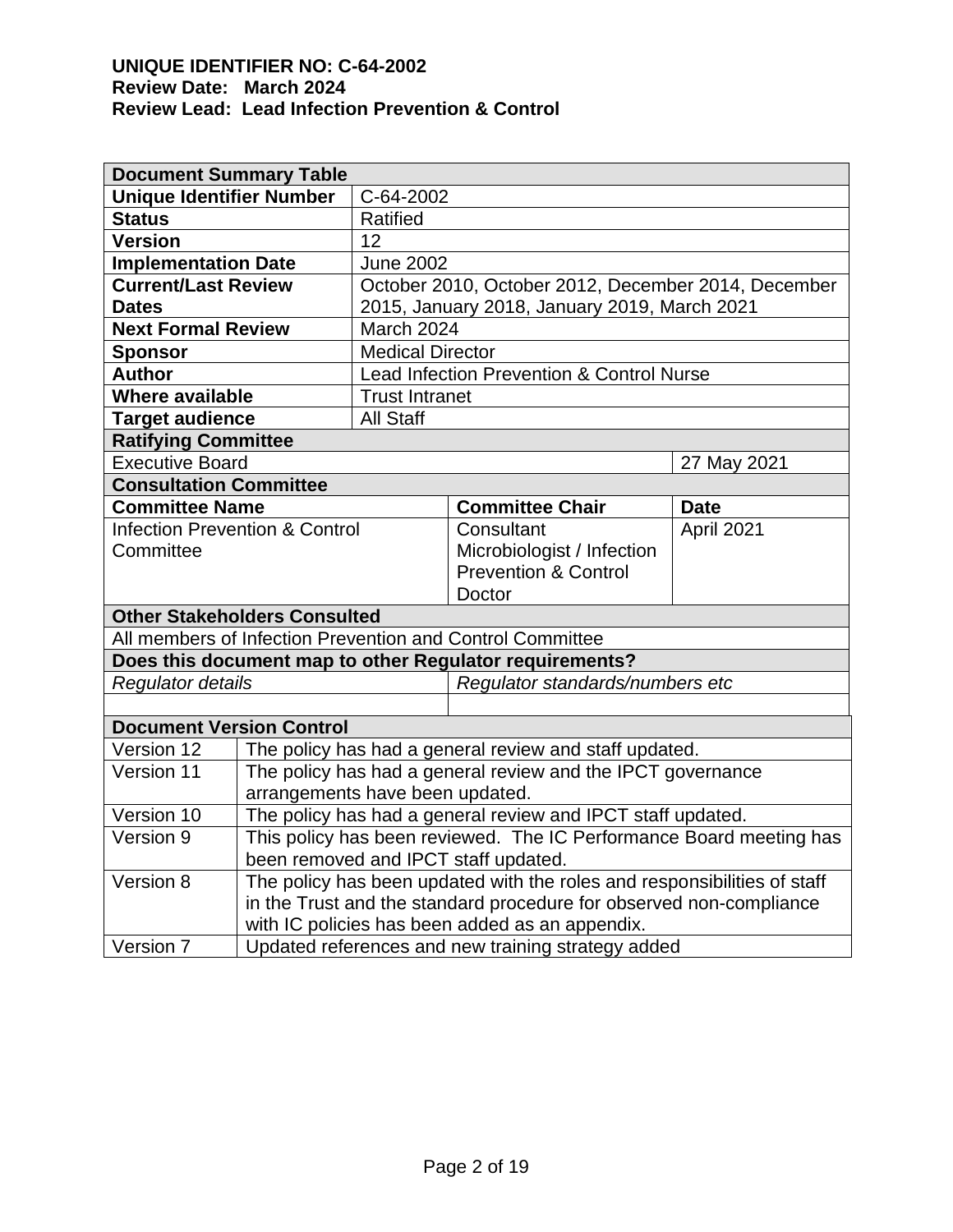# Contents

## **Section Page**

|     | Introduction                                     |    |
|-----|--------------------------------------------------|----|
|     | 1.1 Key Points                                   |    |
| 2.  | Purpose                                          |    |
| 3.  | <b>Definitions</b>                               | 5  |
| 4.  | Scope                                            | 5  |
| 5.  | <b>Duties</b>                                    | 5  |
| 6.  | <b>Process</b>                                   | 10 |
| 7.  | Information Available to Patients                | 10 |
| 8.  | <b>Infection Prevention and Control Policies</b> |    |
| 9.  | <b>Trust Equalities Statement</b>                | 12 |
| 10. | Training and Implementation                      | 12 |
| 11. | <b>Monitoring Compliance</b>                     | 12 |
| 12. | <b>Reporting Structures</b>                      | 14 |
| 13. | References                                       | 14 |

# **Appendices**

| 1. | Infection Prevention and Control Team                               | 15 |  |
|----|---------------------------------------------------------------------|----|--|
| 2. | <b>IPC Governance Arrangements</b>                                  | 16 |  |
| 3. | Standard procedure for observed non-compliance with Infection       | 17 |  |
|    | Prevention and Control policies and procedures                      |    |  |
| 4. | Template letter for infection prevention and control non-compliance | 18 |  |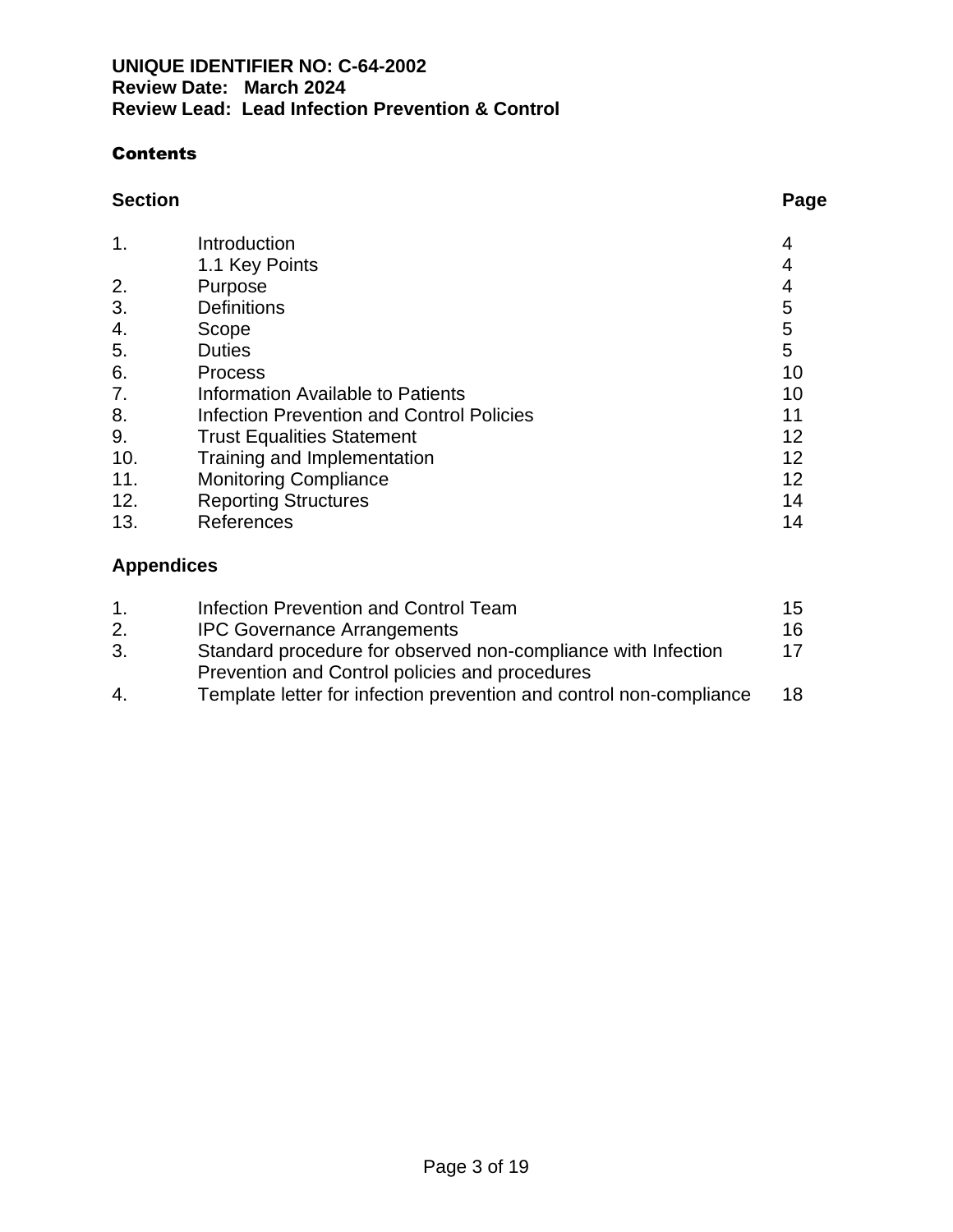# 1. Introduction

**This policy is intended for use across Calderdale and Huddersfield NHS Foundation Trust (CHFT), which includes Calderdale and Huddersfield Solutions Limited (CHS). Where responsibilities state all staff, managers senior managers and directors, this also includes CHS staff groups.**

Good infection prevention (including cleanliness) is essential to ensure that people who use health and social care services receive safe and effective care. Effective prevention and control of infection must be part of everyday practice and be applied consistently by everyone.

''Good management and organisational processes are crucial to make sure that high standards of infection prevention (including cleanliness) are set up and maintained" Code of Practice (2015).

This policy sets out the ways in which the Trust will ensure its infection prevention and control systems, procedures and practices meet the best practice standards defined by Regulation 12 of the Health and Social Care Act 2008 (Regulated Activities) Regulations 2010 and implemented by the Code of Practice for the prevention and control of infections in health and social care and related guidance (2010) and the NHS Operating Framework (DH, 2011). CHFT recognises that it has a duty of care to protect patients, staff, contractors and visitors from infection and supports the need for effective systematic arrangements for surveillance, prevention and control. It is committed to reducing the incidence of HCAIs and more importantly, maintaining that reduction.

## **1.1 Key points summary**

- Ensures all Infection Prevention Control (IPC) policies are reviewed and up to date
- Governance structure and arrangements including non-compliance process
- Roles and responsibilities of IPC within the organisation

## 2. Purpose

The purpose of this policy is to explain the principles of infection prevention and control and to define the responsibility and accountability of each member of staff in ensuring that those principles are adhered to, so that the Trust can be assured that our prevention and control measures are robust.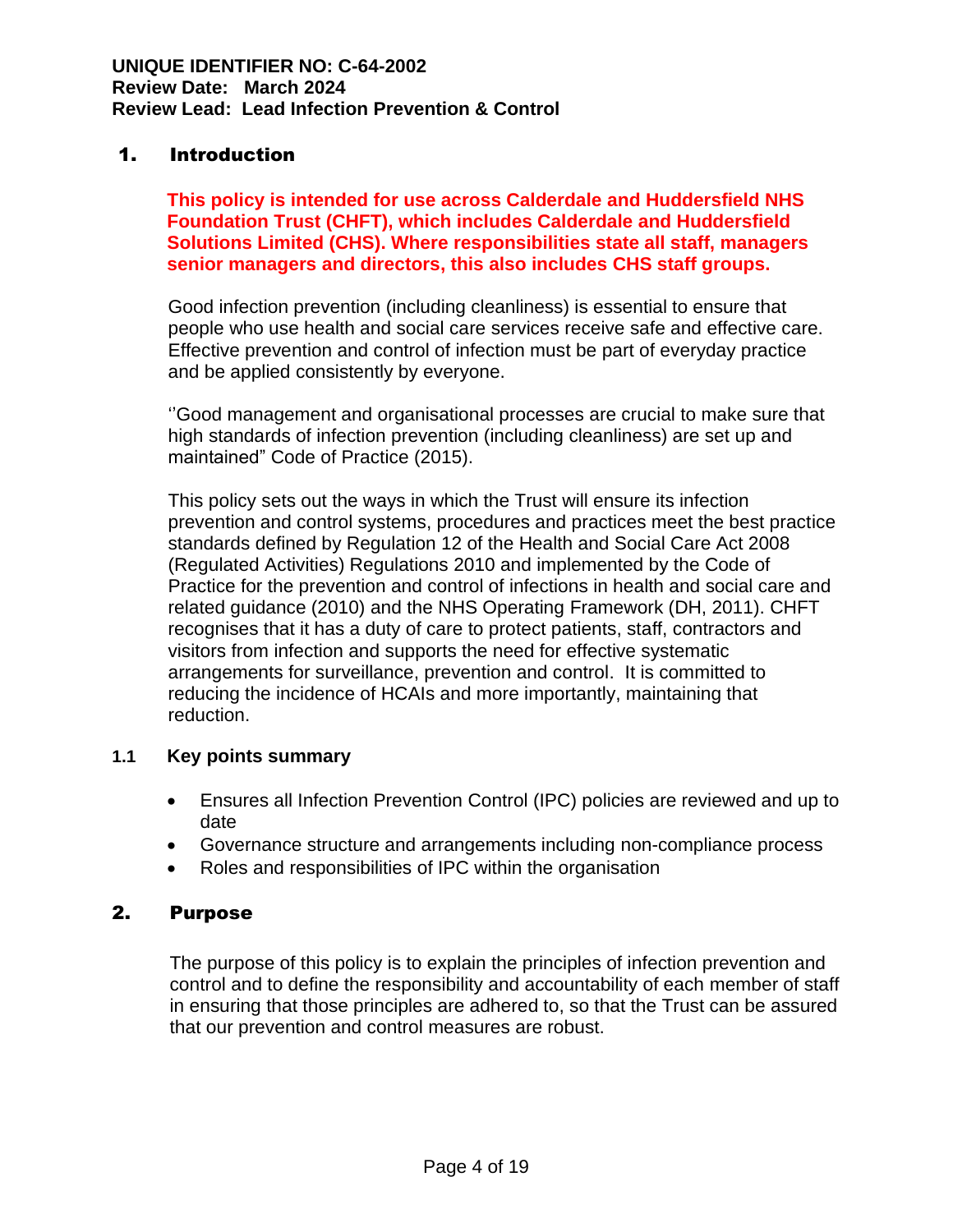# 3. Definitions

**Infection Prevention and Control (IPC):** Processes to prevent and reduce to an acceptable minimum the risk of the acquisition of an infection amongst patients, health care workers and any others in the health care setting.

**Healthcare Associated Infection (HCAI):** Any infection that arises as a result of healthcare, regardless of the setting. It includes hospital, primary and community care acquired infections.

IPCD - Infection Prevention and Control Doctor DIPC – Director of Infection Prevention and Control IPCN/IPCP – Infection Prevention and Control Nurse/Practitioner ICC – Infection Control Committee ICPT – Infection Control & Prevention Team LIPCP – Link Infection Prevention & Control Practitioner MRSA - Methicillin-resistant *Staphylococcus aureus* C.diff - *Clostridium difficile*

# 4. Scope

This Policy applies to all staff, both clinical and non-clinical, employed by CHFT, and also to all visiting staff including lecturers/tutors, students, agency/locum staff and contractors.

In the event of an infection outbreak, 'flu pandemic or major incident, the Trust recognises that it may not be possible to adhere to all aspects of this document. In such circumstances staff should take advice from their manager and all possible action must be taken to maintain ongoing patient and staff safety.

# 5. Duties (Roles and responsibilities)

## **Board of Directors**

The Board of Directors has overall responsibility for ensuring there are effective strategic, corporate and operational arrangements in place to maintain an effective Infection Prevention & Control Programme and that appropriate financial resources are in place to support that programme. To support this responsibility, the Trust Board receives a monthly report provided by the DIPC.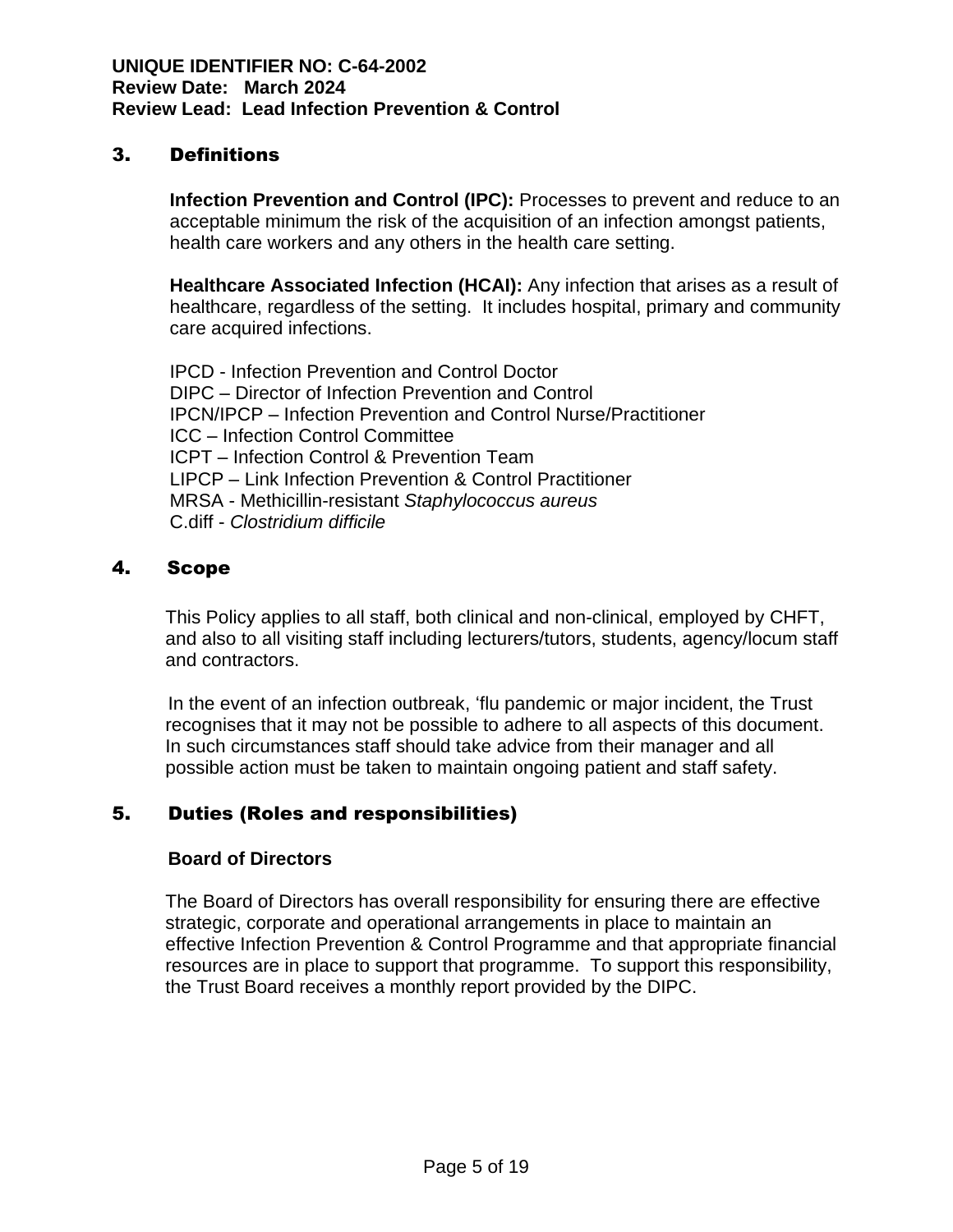## **Chief Executive**

The Chief Executive is responsible for ensuring that there are effective Infection Control arrangements in the Trust.

## **Director of Infection Prevention and Control (DIPC)**

The specific role and responsibility of the DIPC is to:

- Oversee local control of infection policies and their implementation
- Be responsible for the Infection Prevention and Control Team within the healthcare organisation
- Report directly to the Chief Executive and the Board and not through any other officer
- Have the authority to challenge inappropriate clinical hygiene practice as well as antibiotic prescribing decisions
- Assess the impact of all existing and new policies and plans on infection and make recommendations for change
- Be an integral member of the organisation's clinical governance structures
- Produce an annual report on the state of healthcare associated infection in the organisation and release it publicly via the Calderdale and Huddersfield NHS Foundation Trust website

# **Infection Prevention & Control Team (IPCT)**

The IPCT has a primary responsibility for, and reports to the Chief Executive (CE) through the DIPC, all aspects of surveillance, prevention and control of infection within the Trust.

The DIPC, IPCD and IPCNs liaise on a regular basis. The role of the IPCT is to implement the IPCT Annual Programme and Policies and to make medical and nursing decisions on a 24-hour basis, about the prevention and control of infection providing advice to all grades of staff on the management of infected patients and other infection prevention and control problems (IPCT - Appendix 1).

## **Functions of the Team**

- Providing expert reactive and proactive information and advice to all staff, patients, relatives and carers in respect of infections including HCAIs and the prevention and control of those infections
- Providing a comprehensive IP&C education programme incorporating induction training, refresher training and education tailored to the needs of the Trust
- Constantly reviewing the IP&C education programme to ensure it remains in line with the best practice and legislation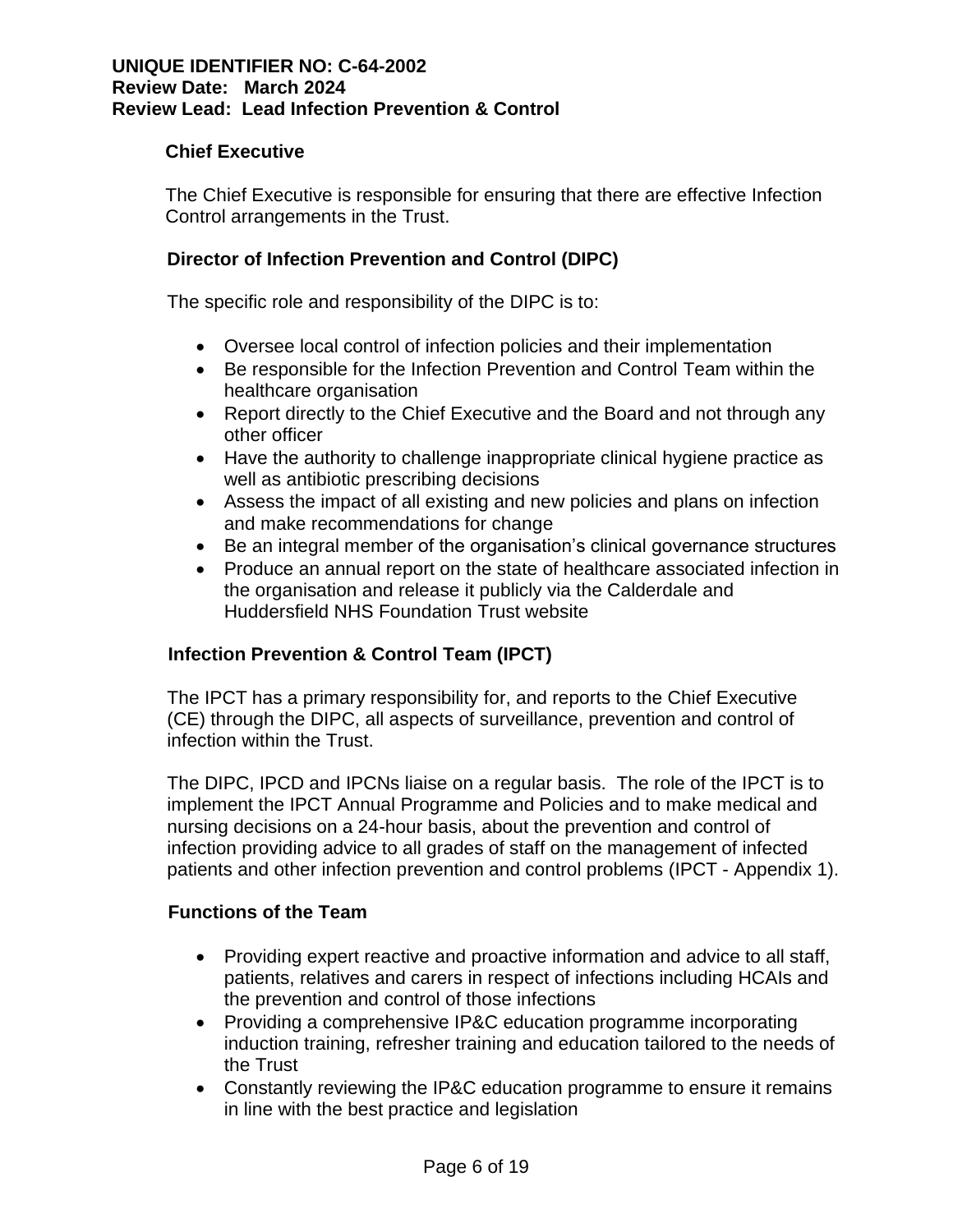- Ensuring all policies and guidelines are in line with best practice and legislation
- Contributing to the Annual IP&C Plan, in consultation with the IC Performance Board and key stakeholders
- Contributing to the production of the Annual Report and IP&C Action Plan
- Collating and reporting MRSA and *Clostridium Difficile* data to the Trust Executive Board, ICC and to each Division in accordance with national and local requirements
- Collating and reporting MSSA and *EColi* data to the Trust Executive Board, ICC and to each Division in accordance with national and local requirements
- Provide expert management of infection outbreaks/incidents
- Advising on the procurement of new equipment in relation to infection prevention and control issues
- Advising on aspects of decontamination, including levels of equipment decontamination and cleaning
- Advising on infection prevention and control issues prior to commissioning of new buildings, upgrading Trust premises and in the contracting of services which affect the prevention and control of infection e.g. domestic services
- Auditing IP&C practices and from the result of the audit develop priorities for targeted surveillance at local level
- Review in collaboration with others the status of the environment and the effectiveness of facilities management services, including cleaning in order to provide a safe and clean environment for patient care
- Working in collaboration with and liaising with the Public Health England, Environmental Health Department, Clinical Commissioning Group and GP's, social services and other local agencies
- Facilitate identified group of link staff ensuring they work within defined roles and are empowered to continually raise the standards of infection prevention and control
- Review and respond appropriately to adverse incidents/near misses related to IP&C
- Ensuring the provision of information to patients, relatives and visitors so that they are aware of their role in the prevention of HCAIs

The IPCT are permanent members of the following Trust Committee/Groups:

- ICC
- Divisional Management Boards
- HCAI Ops Group
- Sisters' Meetings
- Calderdale and Greater Huddersfield Health & Social Care IPC Group
- Directorate Board Meetings
- Water Management and Air Quality Group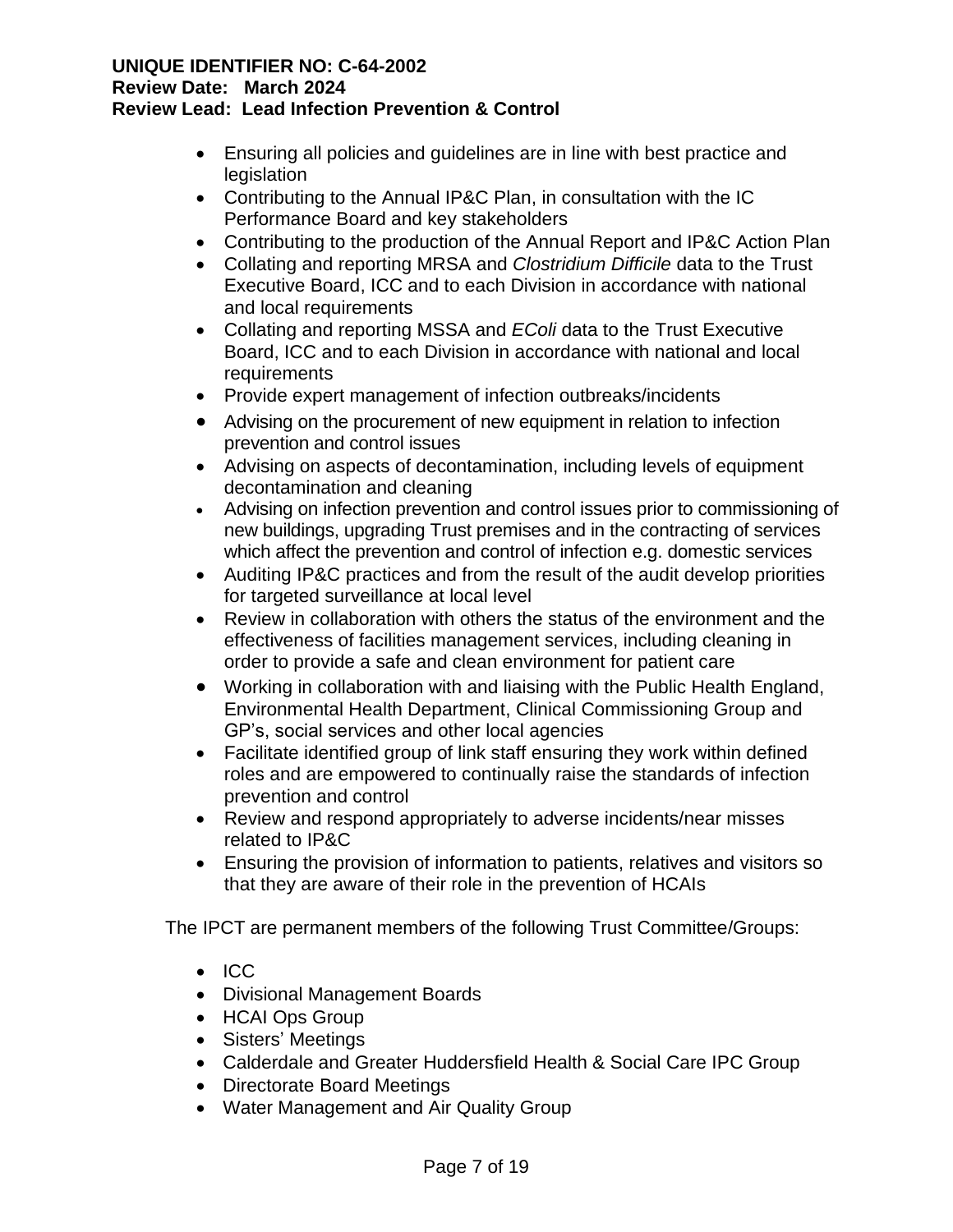• Patient Safety Group

## **Matrons**

Are responsible for:

- Ensuring the patient environment is well maintained, clean and safe
- Maintaining a cleanliness culture
- Ensuring IPC Policies and guidance are distributed and communicated to the staff in their area
- Ensure procedures pertinent to the speciality are in place, in liaison with IPCT
- Ensure staff co-operate with regular audits of compliance with the policy, procedures and guidance
- Report occupationally acquired diseases to comply with RIDDOR Regulations, in co-operation with the Occupational Health Department
- Ensure advice is sought from the IPCT prior to purchase of equipment regarding the risk presented to patients
- Ensure that staff are aware of COSHH assessments and that defined operational procedures are followed

## **Senior Sisters/Line Managers**

Are responsible for:

- Ensuring dissemination and supporting implementation of IPC Policies in their department / ward
- Ensuring staff are released for IPC training
- Integrating IPC into appraisals for all staff
- Taking appropriate action following receipt of results of hand hygiene and other IPC related audits
- Driving a culture of cleanliness
- Supporting LIPCPs by ensuring dedicated time for them to undertake their role in the prevention and control of infection
- Ensure staff are aware of the Decontamination Policy and clean equipment accordingly
- Ensuring equipment decontamination is performed in line with local, national and manufacturers guidance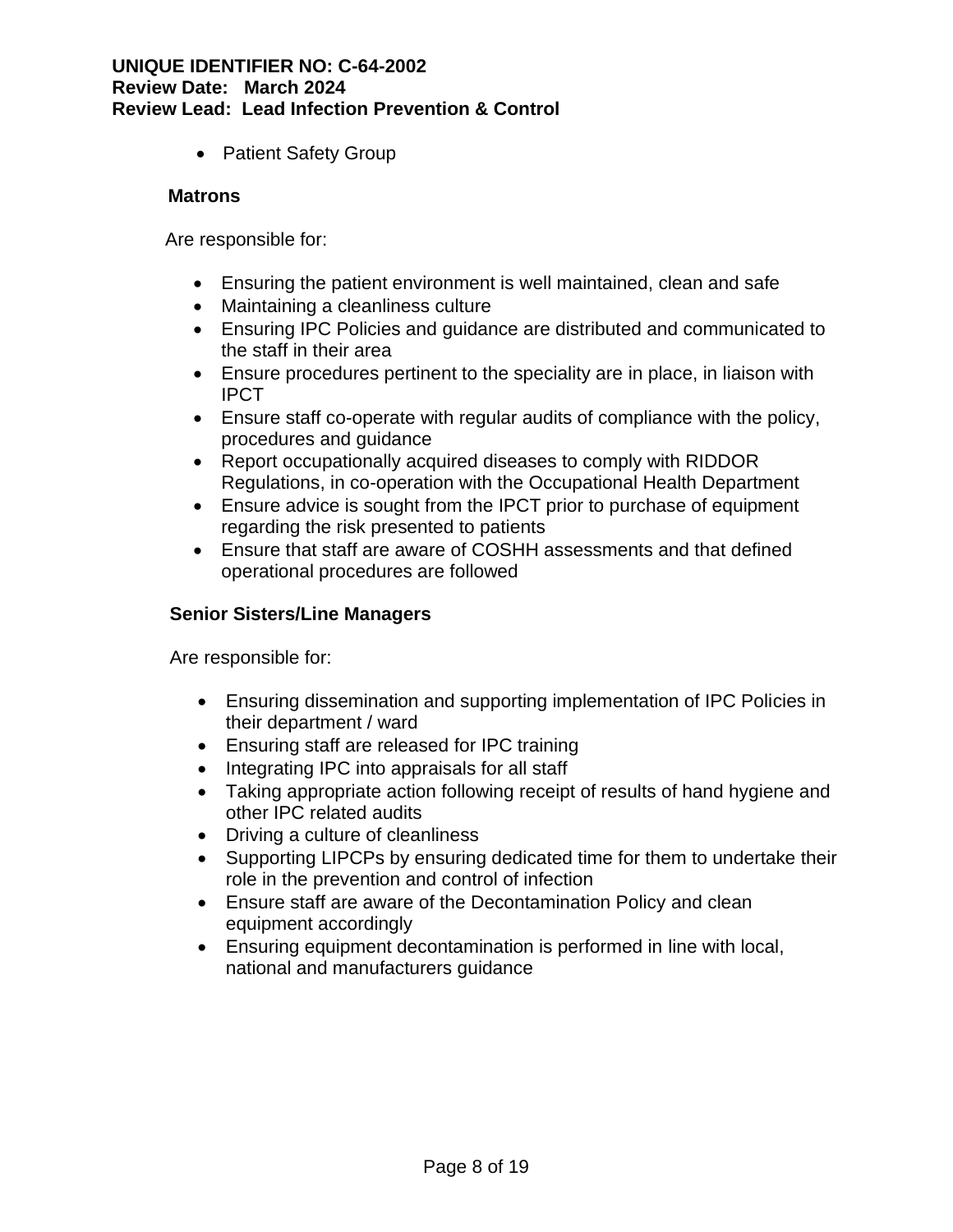## **Link Infection Prevention Control Practitioners (LIPCP)**

Are responsible for:

- Ensuring they undertake all appropriate training
- Attending four half day workshops delivered by the IPCT
- Continually raising the standards of IP&C including hand hygiene
- Providing IPC training to colleagues on an ad-hoc basis and at regular ward meetings
- Ensuring monthly IP&C audits are undertaken
- Ensuring results are fed back to the ward staff
- Developing action plans in conjunction with the IPCT, Senior Sisters/ Departmental Managers and Matrons to rectify any issues

## **All Staff**

All staff are responsible for:

- Ensuring they have received appropriate IPC training in the last 12 months as per the training needs analysis
- Never knowingly place a patient, member of staff or Trust visitor at risk from an infection
- Working to the IPC standards set out in the Trust's IC guidelines and policies
- Challenging poor IP&C practices and seek support from the IPCT as required
- Report any adverse incident in accordance with Trust Policy
- Report any infection outbreaks to the IPCT
- Communicate proactively and reactively to the IPCT
- Obtain advice from Occupational Health if they are concerned over their own risks

## **Patient Advice and Liaison Service**

The service is responsible for supporting and advising the public on the Trust's policies and procedures for infection prevention and control.

## **Learning & Development Team**

The Team is responsible for:

• Monitoring attendance at IPC training including Trust Induction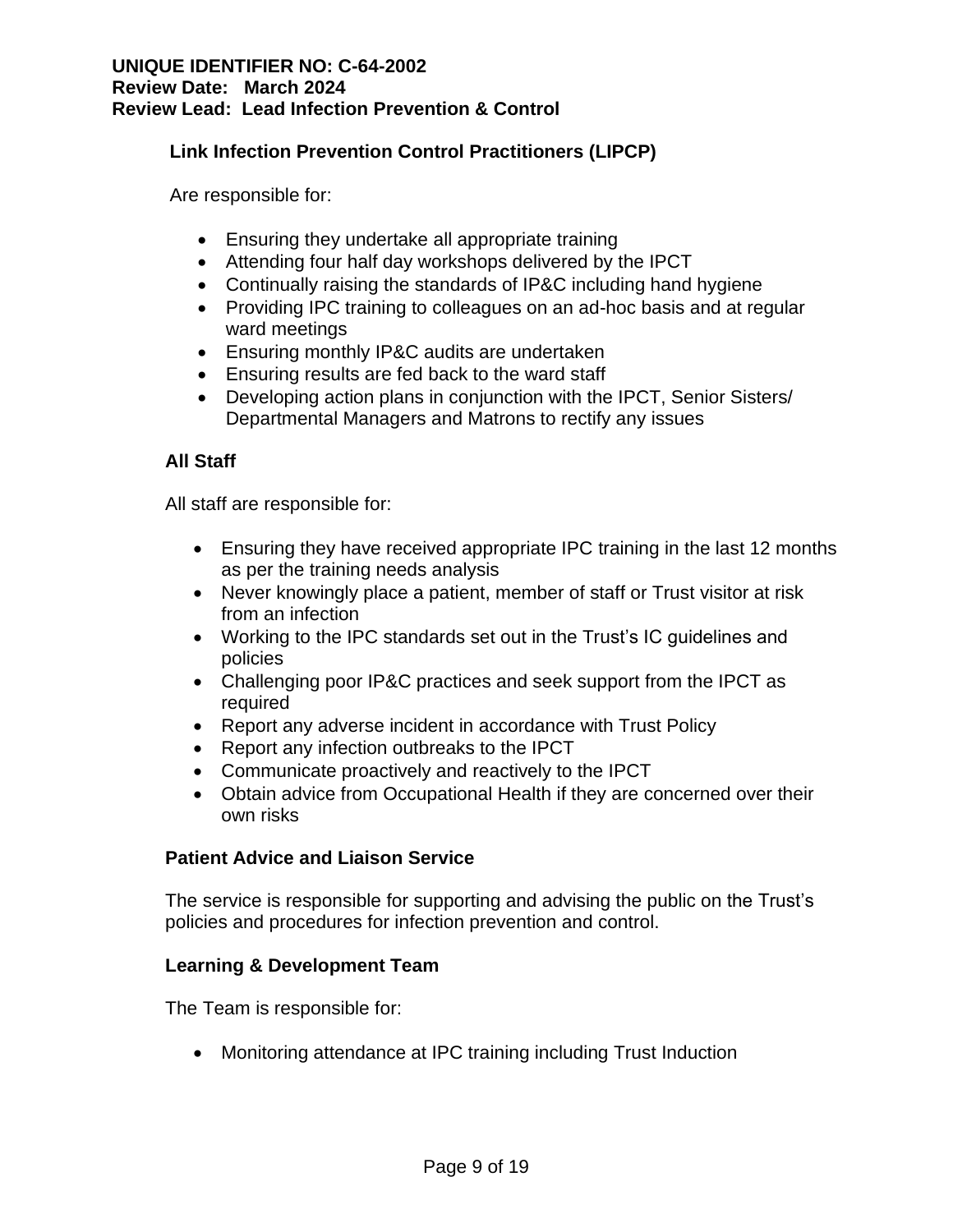# 6. Process

To ensure there is a robust framework in place for infection prevention and control, the Trust has adopted a number of key approaches:

Twelve core clinical policies for infection prevention and control to apply to all staff whenever patients are seen, these include:

- Standard Precautions
- Aseptic Technique
- Isolation of Patients
- Safe Handling of Sharps
- Disinfection Policy
- Multi Resistant Organism Policy
- Major Outbreak/Incident Policy
- Prevention of occupational exposure to BBV
- Management of occupational exposure to BBV
- Closure of wards / departments to new admissions Outbreak Policy.
- Antimicrobial Prescribing Policy.
- Reporting of HAI to the HPA as directed by the Department of Health Outbreak Policy
- Control of Infections with specific alert organism (Multi Resistant Organism Policy)

In collaboration with the IPCT the internal auditors periodically verify that a suitable and effective system of internal control exists with respect to the infection prevention and control service and outcome of HCAIs within the Trust. Reports are presented to the Audit Committee and the audit includes compliance with the Assurance Standards for Infection Control.

# 7. Information available to patients

Patients and visitors play an important part in the control and prevention of infection within hospital. To enable them to do so, they must be supplied with the appropriate information and support.

The Trust utilises a number of methods for this, including:

- Information available on the internet
- Reducing the risk of infection
- Information leaflets: C.*difficile*, MRSA, Hand Hygiene, Viral Gastroenteritis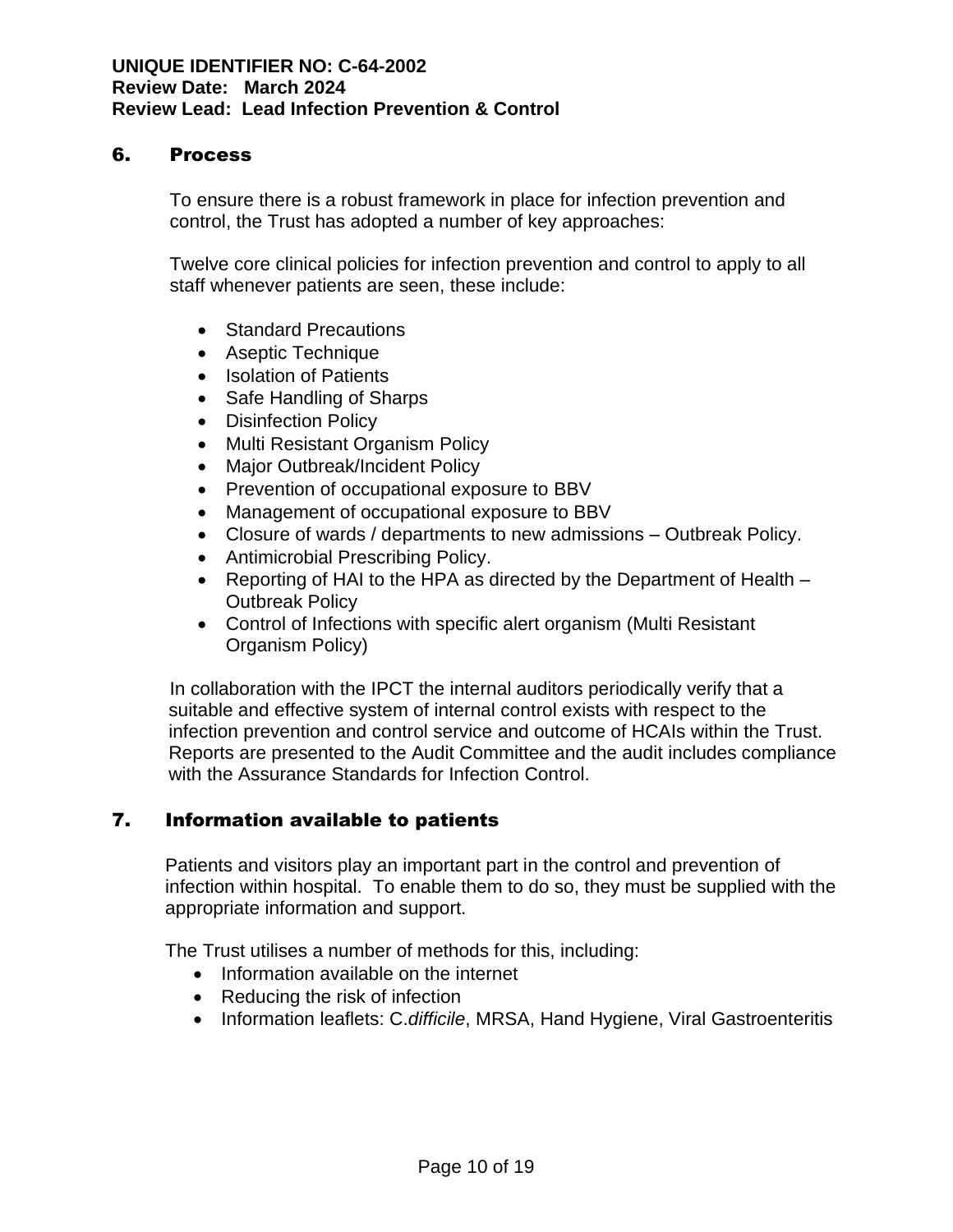The IPCT:

- Distributes leaflets on: C.*difficile*, MRSA, Viral Gastroenteritis and Hand Hygiene to all wards when required
- Visits all in patients with known C.*difficile* and MRSA when required in order to discuss how this may effect them and their families and to explain treatments
- Distribute MRSA and *C difficile* cards for patients with known MRSA or *C difficile*

All patients, visitors and other members of the public are aware, as advised in entrances to wards/departments that they should (as a minimum):

- Decontaminate their hands using alcohol gel
- Report any concerns or problems they see or experience that may lead to transmission of infection
- Adhere to all pre-admission advice on how to keep themselves safe from infection

Other:

- Hand gel dispensers in the main entrances
- Life size cardboard cut outs of Doctors promoting hand hygiene and bare below the elbow
- Handwash Roadshow: Members of the IPCT attend ward/department and main entrance offering advice on how to clean their hands effectively and why it is important
- IPC displays in the main entrance

# 8. Infection Prevention & Control Policies

All staff both clinical and non-clinical in all areas of the Trust will adhere to the policies and guidelines pertaining to IP&C procedures which are accessible via the hospital intranet.

All policies, procedures and guidelines for IP&C are reviewed in line with the Trust's Policy of Policies and are ratified at the ICC and approved at Executive Board. The ICC will monitor the need for the development of new guidance and the review of existing policies. These will be included in the Trust HCAI Annual Programme, which will set priorities and timescales for implementation. The Trust's HCAI Annual Programme outlines the audit programme to assure compliance with the policies.

# **Infection Control Committee (ICC)**

The Committee is chaired by the IPCD, the function is as follows: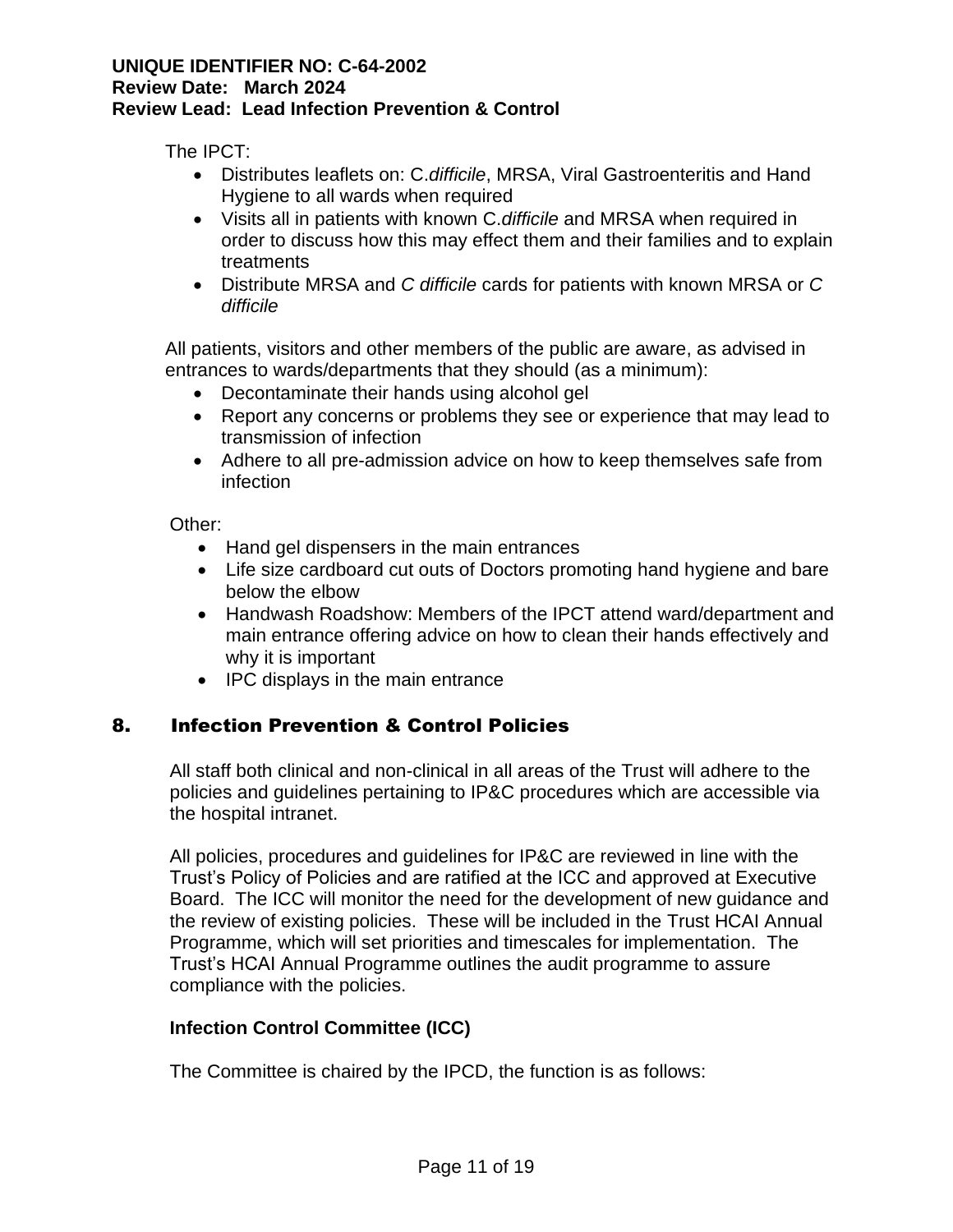The multi disciplinary body meets on a quarterly basis to discuss problems of infection in the Calderdale and Huddersfield NHS Foundation Trust and to formulate local policies to control infection in all Trust premises.

# 9. Trust Equalities Statement

Calderdale and Huddersfield Foundation Trust aims to eliminate discrimination, harassment and victimisation and advance equality of opportunity through fostering good relationships, promoting inclusivity and embedding the "One Culture of Care" approach throughout the organisation. Stakeholder engagement is vital to analyse the equalities impact of this policy and ensure where there are any negative impacts, mitigation has been discussed and acted on.

# 10. Training and Implementation

- IPC forms part of the Trust's core essential skills and training requirements as identified by the training need analysis <https://intranet.cht.nhs.uk/training>
- IPC forms part of Mandatory Trust Induction
- All staff are required to undergo yearly Mandatory Risk Management Training and IPC is included as an update on the DVD
- In addition to this clinical staff are required to have a 2 yearly update
- Ad-hoc IPC training is provided and is recorded and monitored by the IPCT
- 4 workshops per year will be provided for the LIPCPs, evaluation and attendance records are maintained by the IPCT
- Ward and Line Managers are responsible for ensuring that any staff members who do not attend mandatory training are followed up on an individual basis
- The requirement for IPC is also integrated into each job description and monitored through staff appraisals
- In addition, awareness is raised through:
	- National Infection Control Week
	- Annual Hand Wash Roadshow
	- Trust News
	- Intranet

# 11. Monitoring Compliance

Monitoring compliance with, and the effectiveness of, procedural documents.

The organisation has key indicators to monitor IP&C that will be included in the assurance framework: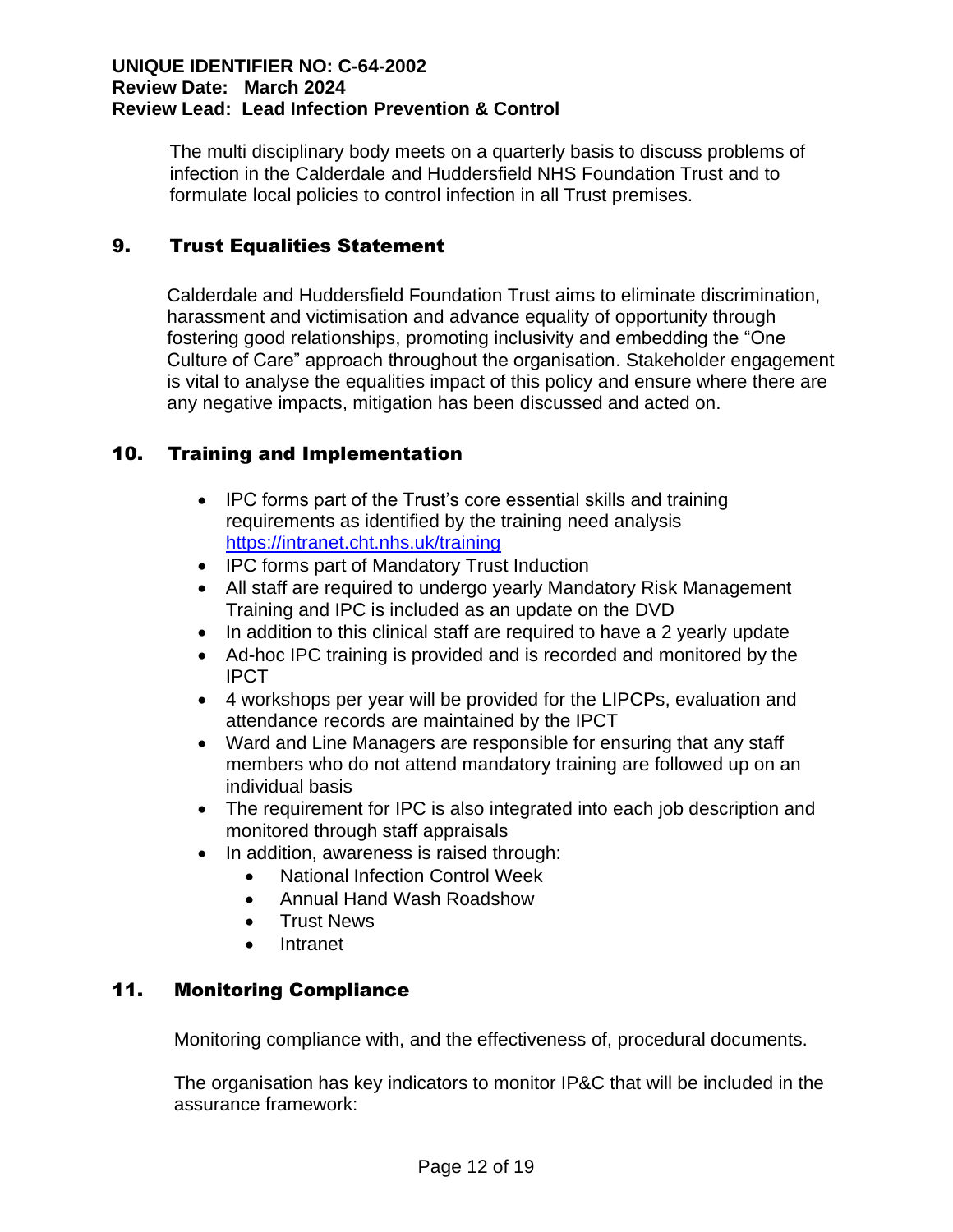## **Audits**

- Hand hygiene audits are undertaken in each ward/department as a minimum set of 80 observations and reported on the IC dashboard via the Knowledge Portal (KP)
- Monthly Frontline ownership (FLO) audits undertaken in each ward/department report
- Anti microbial prescribing audits are undertaken by the Pharmacy Team
- Annual environmental quality improvement audits

# **Monitoring**

- A HCAI Dashboard including hand hygiene audits is reported at Divisional IC Performance Board and Executive Board
- The IPCT provides monthly information to the Board of Directors on the incidence of MRSA bacteraemia and *C.difficile* cases over 48 hours after admission
- The results of audits and trends are reviewed at ICC on a quarterly basis and monthly at the IC Performance Board
- Divisional Management/Quality Board review
- The DIPC will produce an annual report on the state of healthcare associated infection in the organisation and release it publicly via the Calderdale and Huddersfield NHS Foundation Trust website

# **Learning**

- The results of audits are feedback to the Matron through divisional structures
- The Ward / Department Managers in conjunction with the IPCT, Matrons and LIPCPs, develop and implement action plans to rectify any deficiencies highlighted by audits
- Any changes to practice are fed back to the ICC for inclusion in the Annual Report
- Post Infection Review (PIR) investigations are performed on all cases of MRSA bacteraemia and *Clostridium difficile* and the learning is shared through the Divisional structures and the HCAI Health Economy meetings.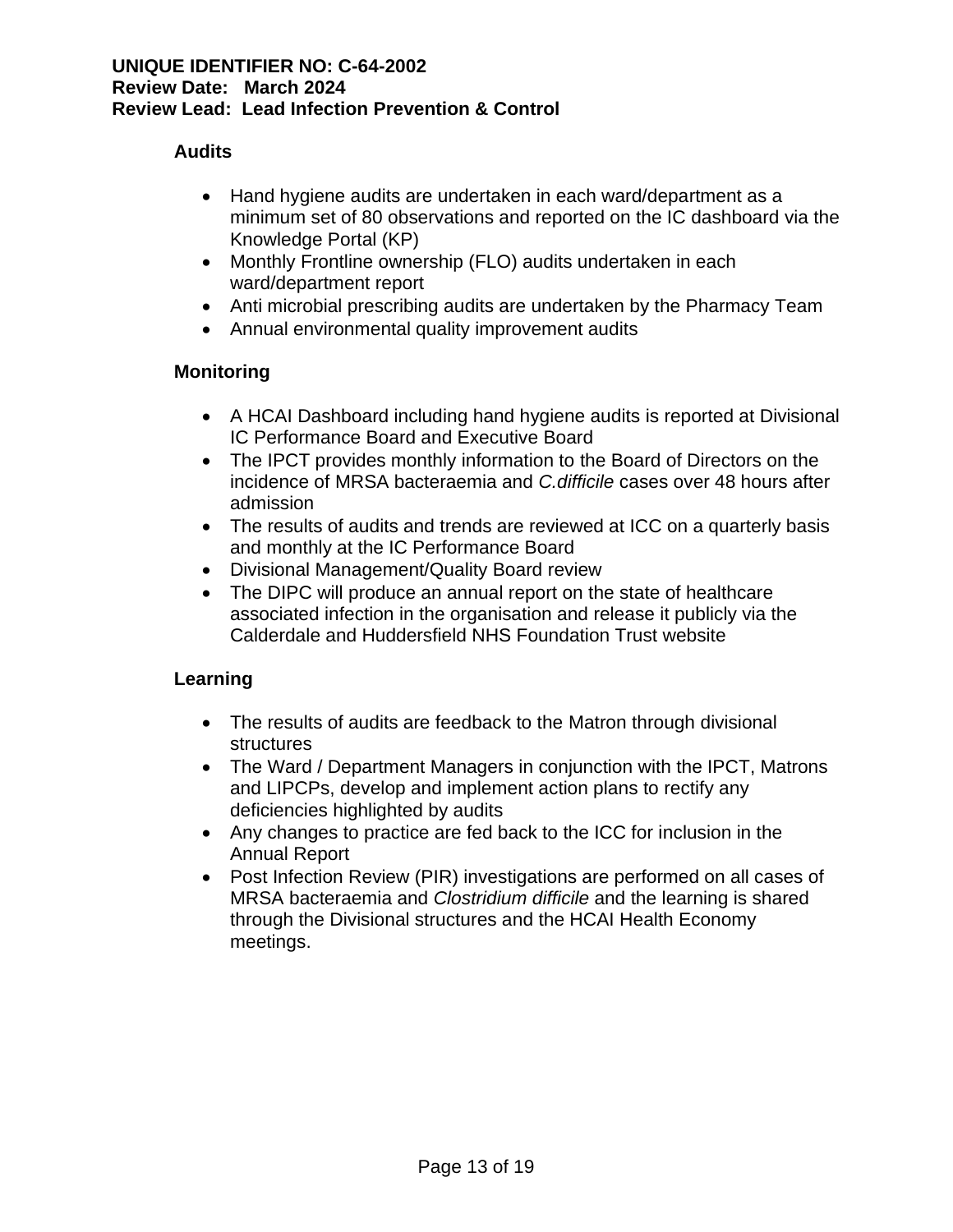# 12. Reporting Structures

Infection Prevention and Control is included as one essential part of the Patient Safety Group and as such key indicators are reported via the Patient Safety Dashboard and the ICC minutes are included. A quarterly Quality report is compiled to include the IPC key performance and reports quarterly to the Board of Directors.

# 13. References

Department of Health (DH). (2011). *The Operating framework for the NHS in England.* DH. London

DH (2011). *The Health and Social Care Act 2008 Code of practice on the prevention and control of infections and related guidance*. DH. London.

Department of Health (DH). (2003). *Winning Ways*. DH. London

National Institute for Health and Clinical Excellence (NICE). (2011). *Prevention and control of healthcare–associated infections*. NICE. London

NICE (2014) Quality Standards 61 – Infection Prevention and Control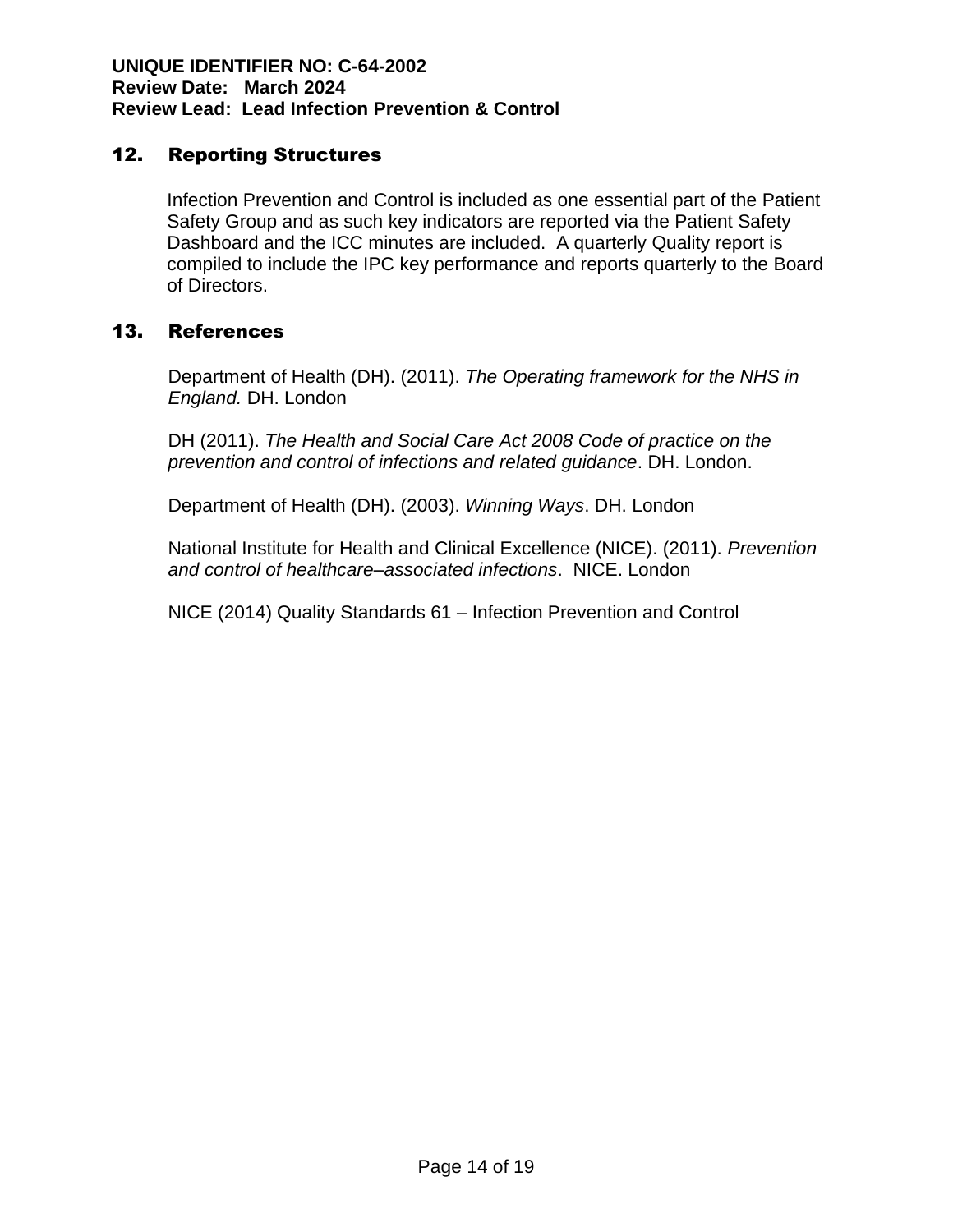# **APPENDIX 1**

#### **Infection Prevention & Control Team**

The following officers have responsibility for infection prevention and control within Calderdale and Huddersfield (NHS) Foundation Trust.

#### **Consultant Microbiologist, Director of Infection Prevention and Control of Infection (DIPC)**

Dr David Birkenhead, Department of Pathology, Huddersfield Royal Infirmary, Ext. 6906

#### **Consultant Microbiologist, Hospital Infection Prevention and Control Doctor (HIPCD)/Chairman of the Infection Control Committee**

Dr Anu Rajgopal, Department of Microbiology, Calderdale Royal Hospital, HRI Ext. 5366, CRH Ext. 2305

#### **Consultant Microbiologists**

Dr Gavin Boyd, Department of Pathology, Huddersfield Royal Infirmary, Ext. 5367, CRH Ext. 2304 Dr Nicola Hardman, Department of Microbiology, Calderdale Royal Hospital, CRH Ext. 2305 Dr Vivek Nayak, Department of Microbiology, Calderdale Royal Hospital, CRH

#### **Infection Prevention and Control Nurses**

Jean Robinson, Matron of Infection Prevention and Control

Karen Tomlinson, Senior Infection Prevention and Control Nurse Belinda Russell, Senior Infection Prevention and Control Nurse Gill Manojlovic, Senior Infection Prevention and Control Nurse

Amanda Holmes, Infection Prevention and Control Nurse Danielle Checklin, Infection Prevention and Control Nurse Rachel Tomlinson, Infection Prevention and Control Nurse Sandra Mogford, Infection Prevention and Control Nurse Sue Cotterill, Infection Prevention and Control Nurse Sue Higo, Infection Prevention and Control Nurse

#### **Out of hours and Weekend Cover**

 The Infection Prevention and Control Team provide a 24 hour/seven day a week service. The on-call rotas with contact details are held by the Switchboards at Huddersfield Royal Infirmary and Calderdale Royal Hospital.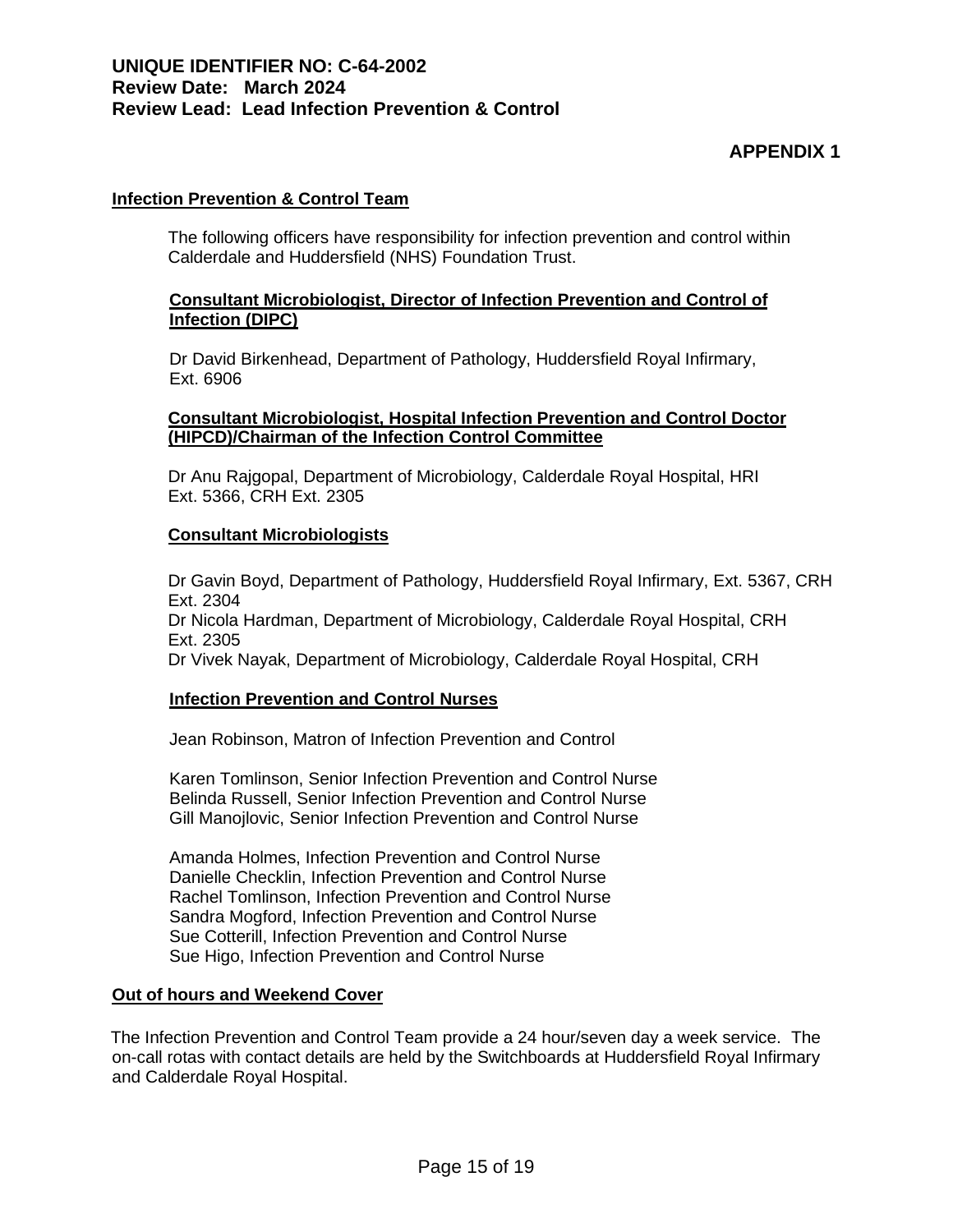**APPENDIX 2**

## **INFECTION PREVENTION & CONTROL GOVERNANCE ARRANGEMENTS**

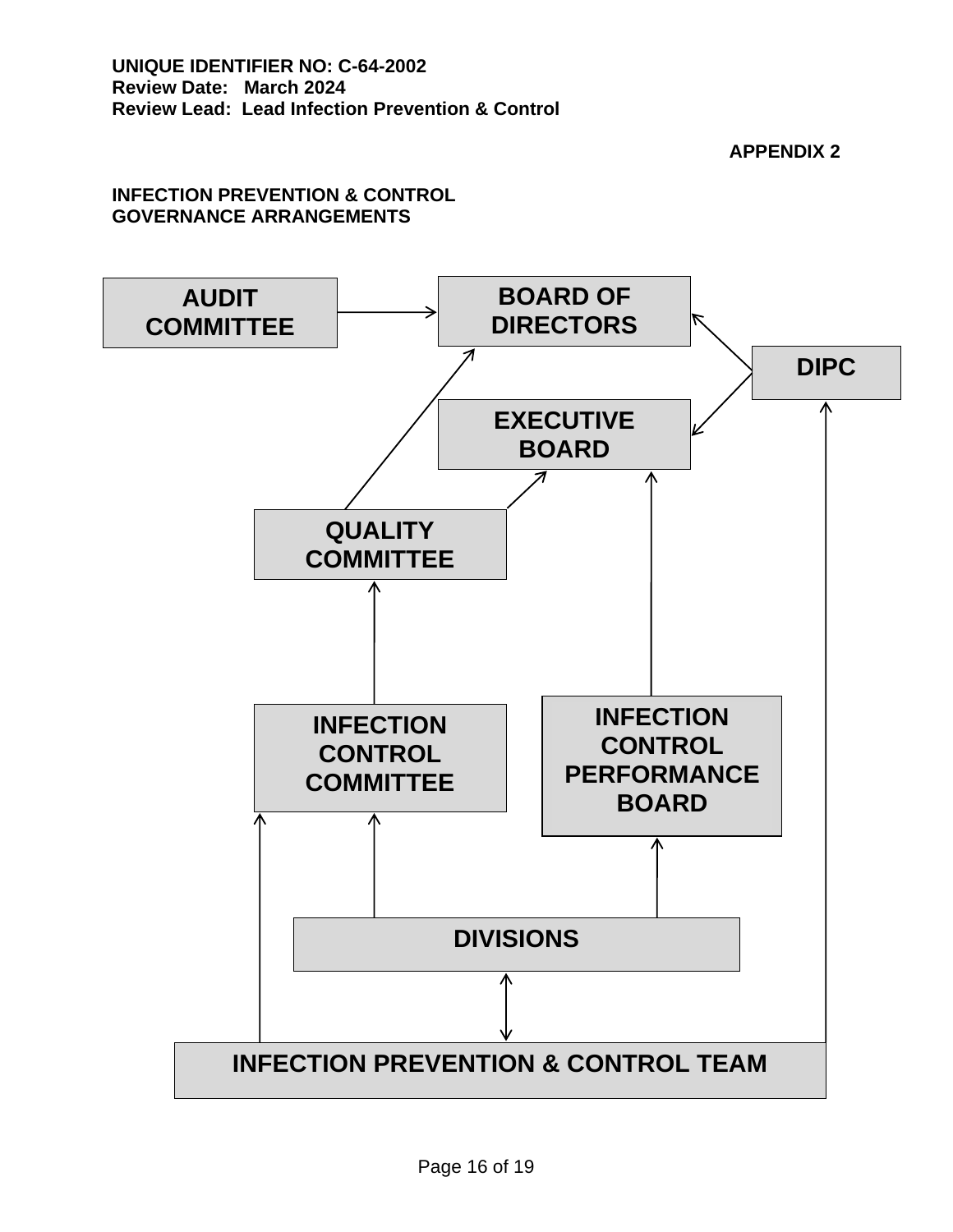**APPENDIX 3**

**Standard procedure for observed non-compliance with Infection Prevention and Control (IP&C) policies and procedures**

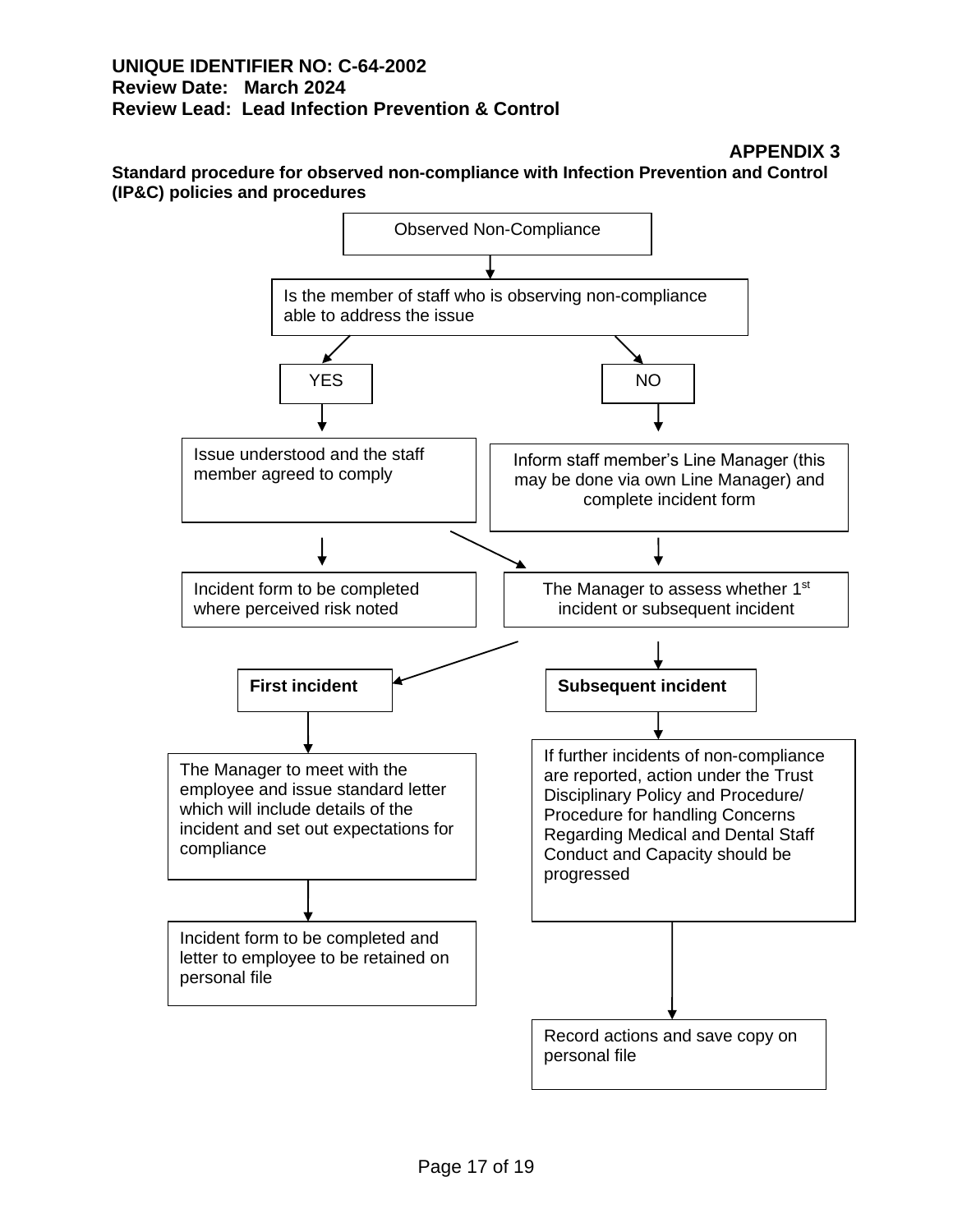# **APPENDIX 4**

Dear

#### **INFECTION PREVENTION AND CONTROL COMPLIANCE**

Further to our meeting held on \*\* I write to set out the requirements placed on your practice in your employment with the Trust with regard to compliance with infection prevention and control policies and procedures.

The purpose of our meeting was \*\* (describe the issue/event/incident that gave rise to the need for the discussion including date and location when it happened).

Your practice on this occasion was not acceptable and you failed to comply with the required standards.

You have a responsibility to comply with Trust policies for personal and patient safety and for prevention of healthcare-associated infection (HCAI). This includes a requirement for rigorous and consistent compliance with Trust policies for hand hygiene including the 'bare below the elbow' approach, use of personal protective equipment and safe disposal of sharps.

To assist you, policies and procedures are available on the Trust's intranet and you should take the opportunity to refamiliarise yourself with the content of the policies identified below:

- Hand Hygiene Policy
- **Standard Precautions Policy**
- Aseptic Technique Policy
- Uniform Policy

You have been advised that continued failure on your part to comply with infection prevention and control measures will be considered as a conduct issue and will be managed in accordance with the Trust's Disciplinary Policy and Procedure. This may lead to disciplinary action being taken against you. I trust that your practice will change and that the Trust does not have recourse to initiating formal procedures.

This letter has been retained on your personal file as part of your employment record.

Please find enclosed a second copy of this letter. I should be grateful if you could confirm that you have read the content of the letter, the policies referred to above and that you understand and accept the matters set out in the letter by completing the acknowledgment slip below. The completed letter should be returned to me by \*\*. You should retain the second copy for your own records.

Should you have any queries about this matter please do not hesitate to raise them with me.

Yours sincerely

\*\*

\*\*

enc

\_\_\_\_\_\_\_\_\_\_\_\_\_\_\_\_\_\_\_\_\_\_\_\_\_\_\_\_\_\_\_\_\_\_\_\_\_\_\_\_\_\_\_\_\_\_\_\_\_\_\_\_\_\_\_\_\_\_\_\_\_\_\_\_\_\_\_\_\_\_\_\_\_\_\_\_\_